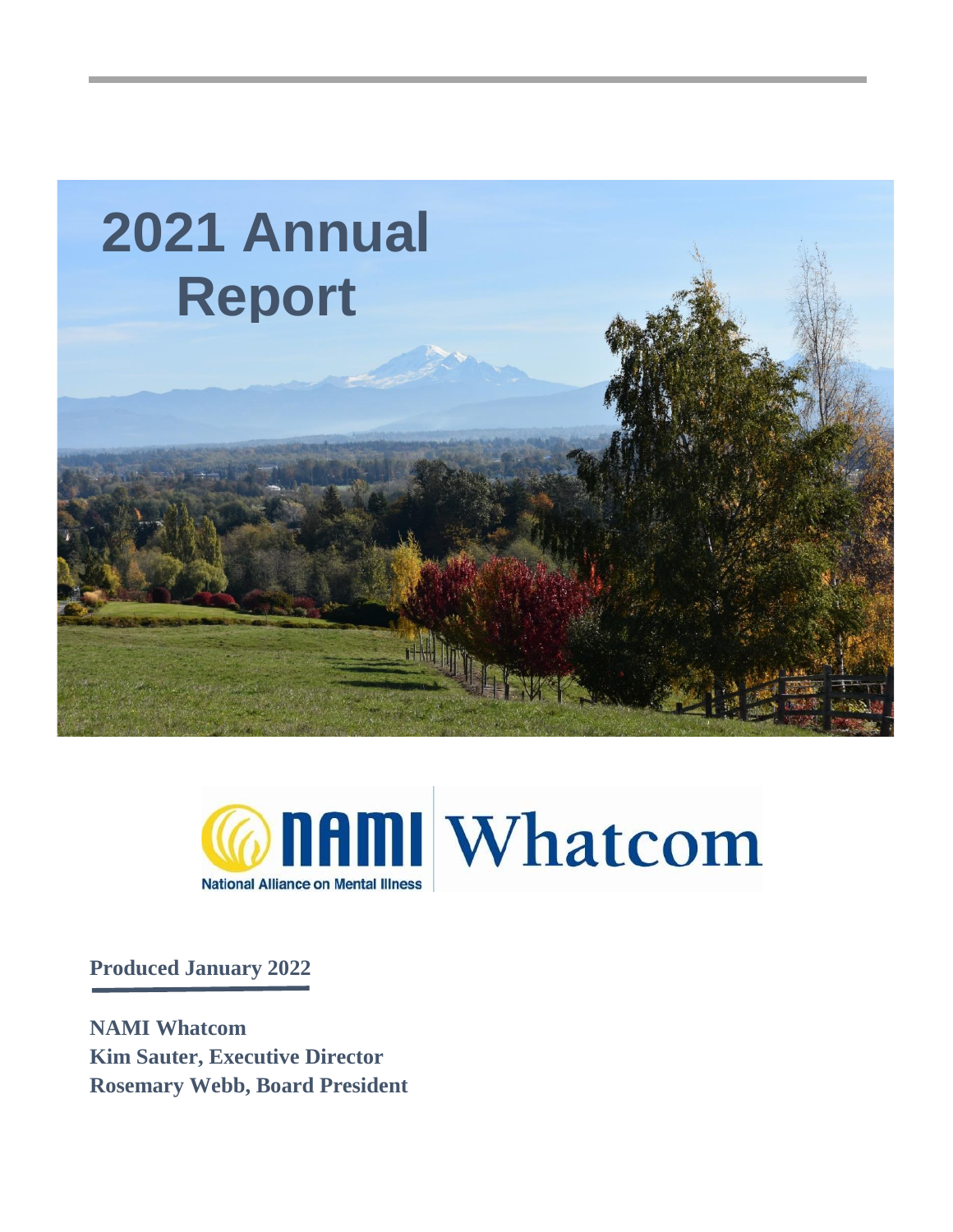# **Message from Executive Director, Kim Sauter**

#### **2021 programs**

In 2021 we offered 7 NAMI Signature Programs (listed below) and: one new program, NAMI Sharing Your Story with Law Enforcement.

- We sent 20 individuals to training to lead NAMI Signature programs;
- We held 5 Ed Forums or Community Conversations ranging in topic from A LEAP Workshop (Listen, Empathize, Agree, Partner) to Crisis Intervention training with Renee Cox , a trainer with Washington State Law Enforcement;
- We served 1,545 people in support groups (188 first time) and presented *In Your Own Voice* and *Ending the Silence* to over 600 individuals; and
- We continue to collaborate with the Whatcom County Juvenile Court Community Links program and offer presentations to civic groups as varied as the Parish Nurse Ministries and Whatcom Community College.

Two of our volunteers received special recognition: Rodger Butler, our facilitator for the Survivors of Suicide Loss support group, received the NAMI Washington Partner award; and Deana Ottum received a Community Builder Award from the Whatcom Family and Community Coalition. Congratulations to both!

### **Board of Directors Update**

We are so grateful for the two board members who have fulfilled their service, Gracie Lamb and Bruce Smith. We wish them well in their new endeavors. We also are welcoming 4 new Board Members, Chris Ohana, Mieka Rhoades, Blaire Sebren, and Kim Brown.

### **Public Policy Highlights**

2021 NAMI Lobby Day was online, and we joined with the other 18 Washington affiliates to lobby for HB 1086 which created the state office of behavioral health consumer advocacy and HB 1477 helping the state Implement the national 988 system to enhance and expand behavioral health crisis response and suicide prevention services. Our Board member Brian Estes is trained to offer NAMI Smarts to members around the state who want to advocate in 2022. If you would like to participate this year, contact the office, Lobby Day will be held virtually February  $21<sup>st</sup>$  thru the  $25<sup>th</sup>$ . Locally we plan to continue Law Enforcement outreach and now have a representative on the Behavioral Health Subcommittee of Whatcom County's Incarceration Prevention and Reduction Task Force.

#### **Equity, Diversity, and Inclusion**

As with many organizations, we have been working on equity, diversity, and inclusion in how we, as an organization, engage with the community we serve, as well as the composition of our board, and volunteers. For example, a number of our Board of Directors attended NAMI Washington sponsored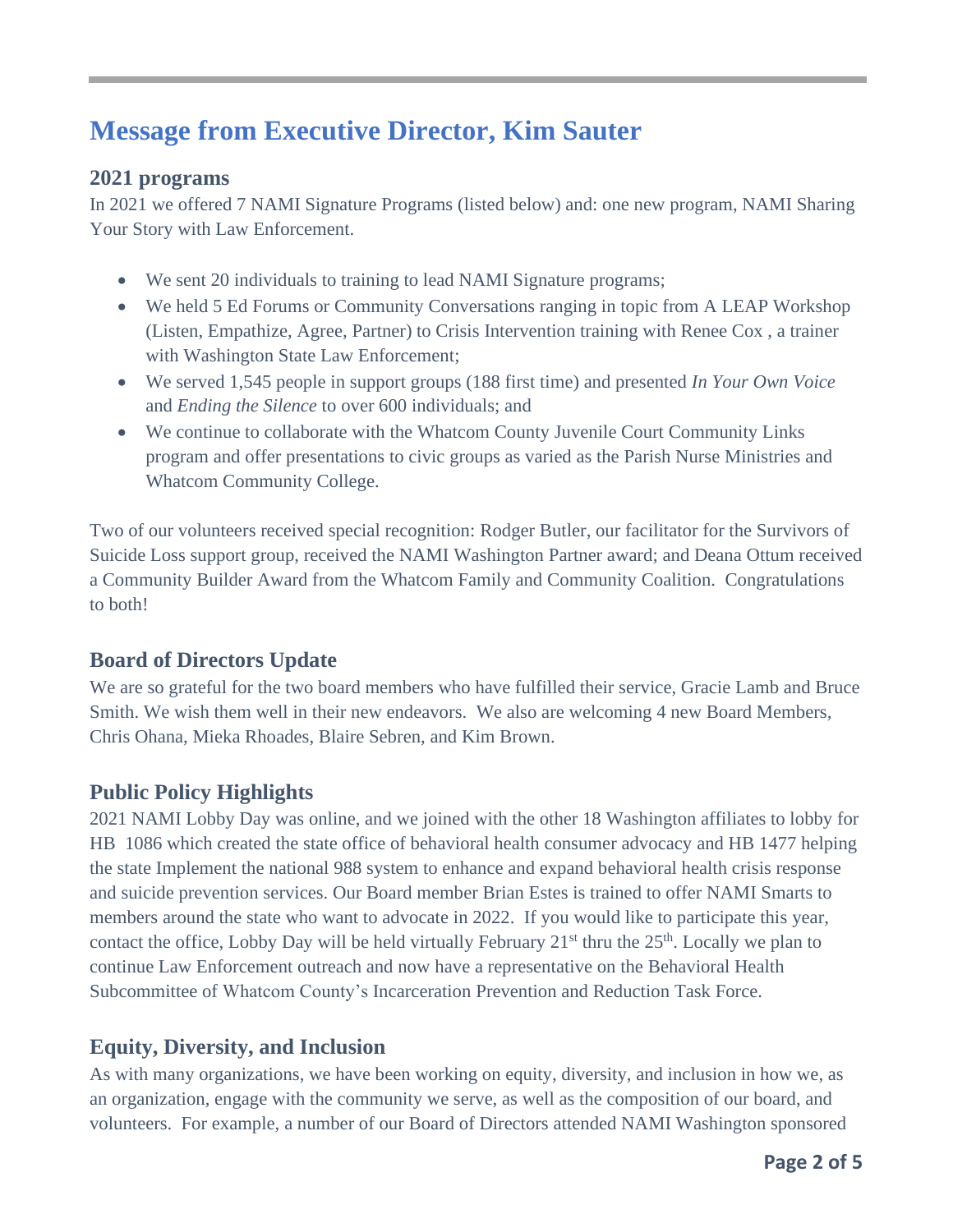EDI trainings with Erin Jones. This year we have an opportunity to send a community member to attend a series of EDI consultations with Lucy Yee Management Consulting to assist NAMI Whatcom to further racial equity in our own work. We are also participating in *Compartiendo Esperanza*, a pilot project reaching out to the Spanish speaking community. NAMI Whatcom is striving to provide resources and services to a more diverse community which will only strengthen us as an organization.



## **Finances**

In 2021 we were able to receive grants from NAMI Covid Funds, Norcliffe Grant via NAMI Washington, Division of Behavioral Health and Recovery Grant via NAMI Washington, *Compartiendo Esperanza* Via NAMI Washington, First Federal Foundation, the Resilience Fund of the Whatcom Community Foundation. We received more community member donations and Facebook fundraisers than in previous years. Our main fundraiser, the Stigma Stomp was successful raising in \$15,780.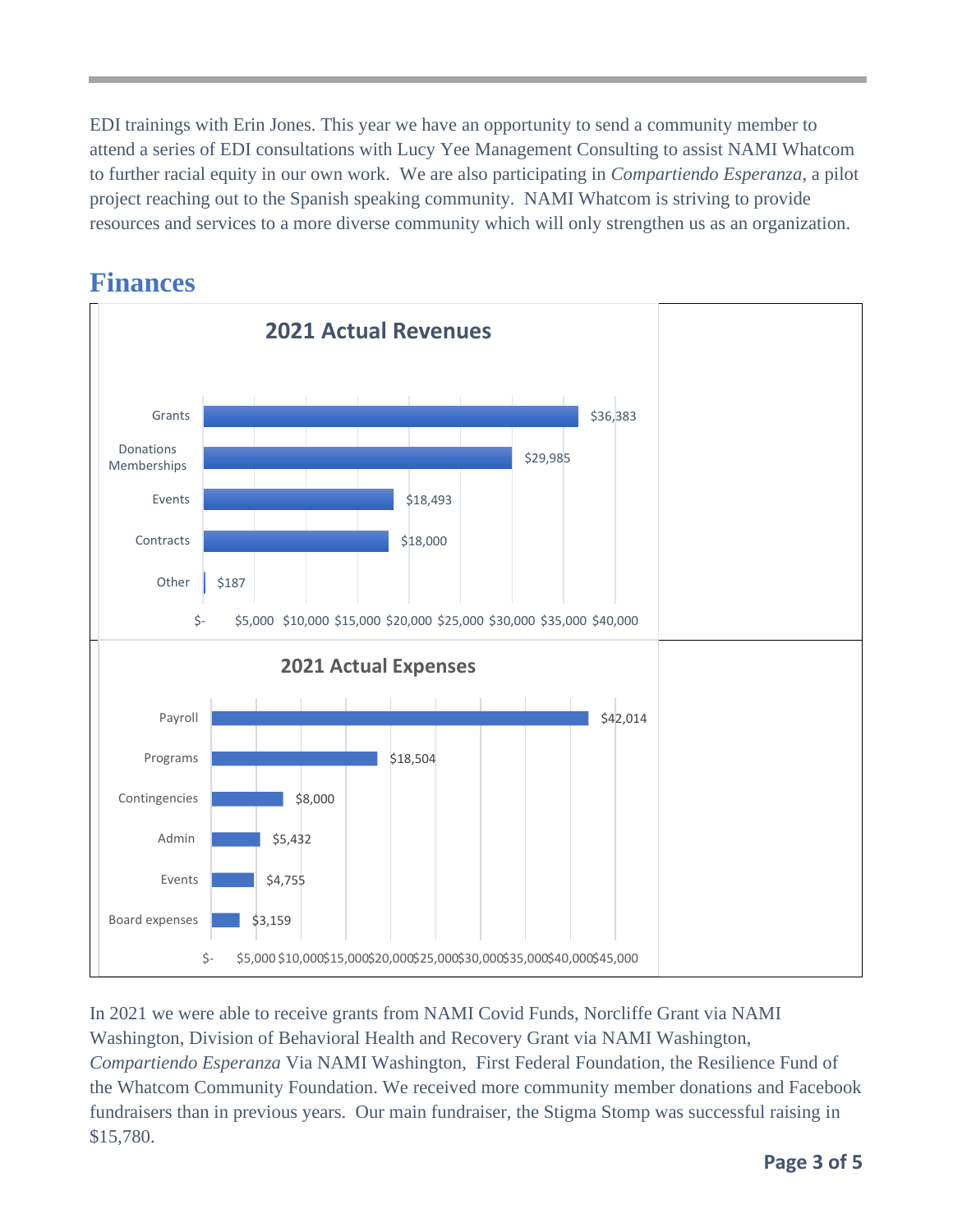# **Message from Board President Rosemary Webb**

## **The Year Ahead**

2021 was an incredible year for NAMI of Whatcom County! We broke records in the number of persons served through our Signature Programs and we broke records in the funds raised by our annual Stigma Stomp Fundraiser. THANK YOU ALL, our sponsors, donors and record-breaking number of participants! And we also received record breaking donations from our Whatcom community members in 2021; and this after the challenges and hardships we all faced since the pandemic began. Thank you all for your support and commitment to the work of NAMI in our community!

Because of your great response to the work of NAMI Whatcom in 2021, the Board of Director's is inspired and challenged to expand our outreach goals for 2022. We are committed to expand a message of hope and "You are not alone" to our community.

NAMI Whatcom is planning on being more pro-active with Educational Forums, School presentations, and special interest discussions on topics such as self-care and wellness for all persons. We have plans to expand our Peer Support Group outreach focusing on our core values such as KINDNESS, LISTENING and EMPATHY.

NAMI Whatcom Signature Programs are led by the enthusiasm, generosity, talent and commitment of our incredible volunteers and in partnership with our donors. We recognize we could not succeed in our mission if not for our wonderful volunteers.

Learn more about how YOU can get involved by checking out our website at [www.namiwhatcom.org](http://www.namiwhatcom.org/) or calling or emailing our office.